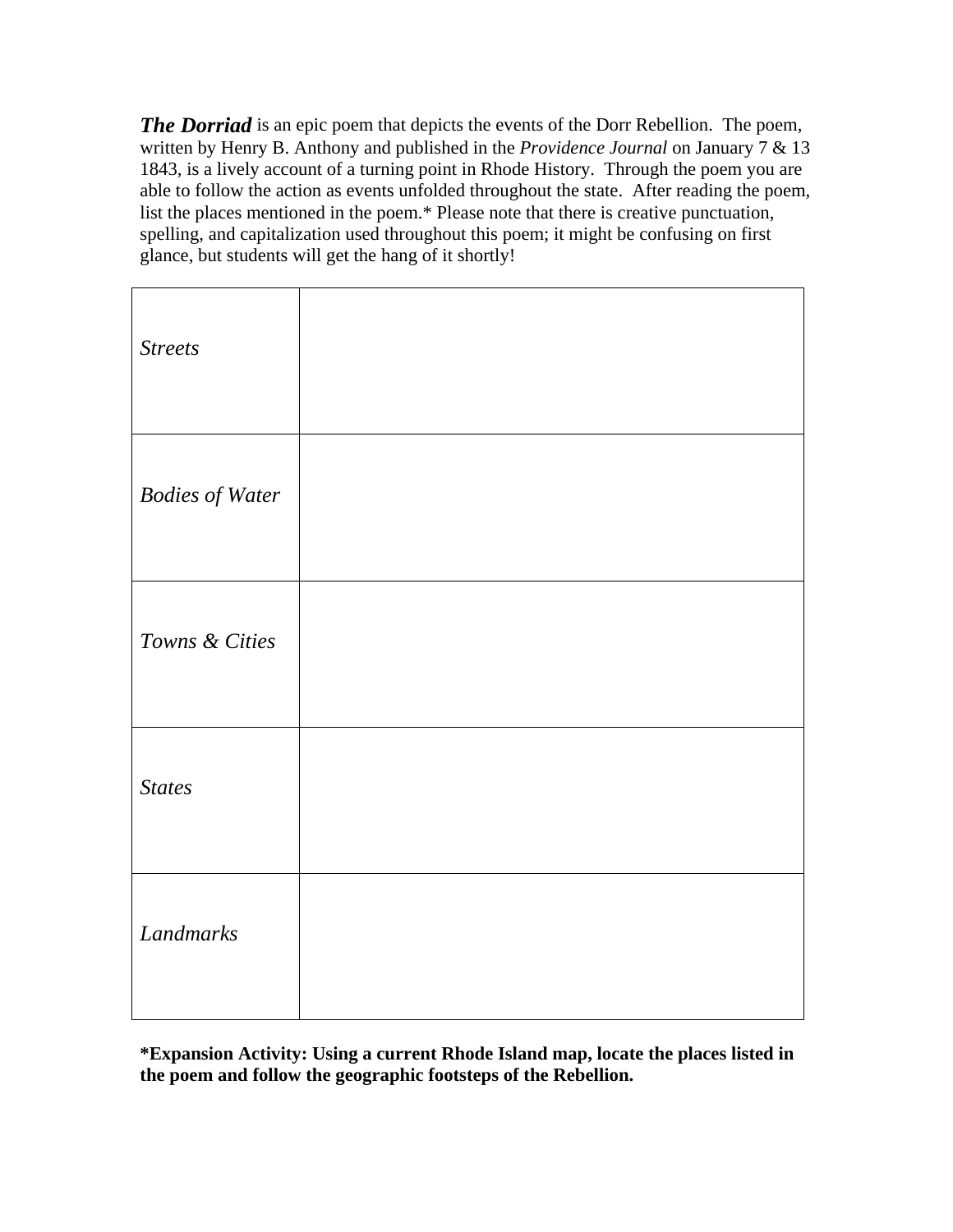## **THE DORRIAD.**

## THE ATTACK ON THE ARSENAL.

TH' impatient chief looked on with ire, Blanched was his cheek, but tenfold fire

 Was flashing in his eye. He threw his martial cloak aside, And, waddling up — he meant to stride — " "Give me the torch," with fury cried, " "And, d it, let me try !" He seized the match with eager hand, While backward his brave soldiers stand ; Three times he waved it in the air, The cursed Algerines to scare, And bid them all for death prepare ; Then down the glowing match -rope thrust, As though he'd have the cannon burst. Had they not put the ball in first, It very likely would.

But, hark! what sounds astound the ear? Why turns each hero pale with fear? What blanches every lip with fright? What makes each "General" look so white? And e'en the Governor looks not quite As easy as a Governor might.

The mingled toll of twenty bells, The solemn note of warning tells; And through the ranks the word has past,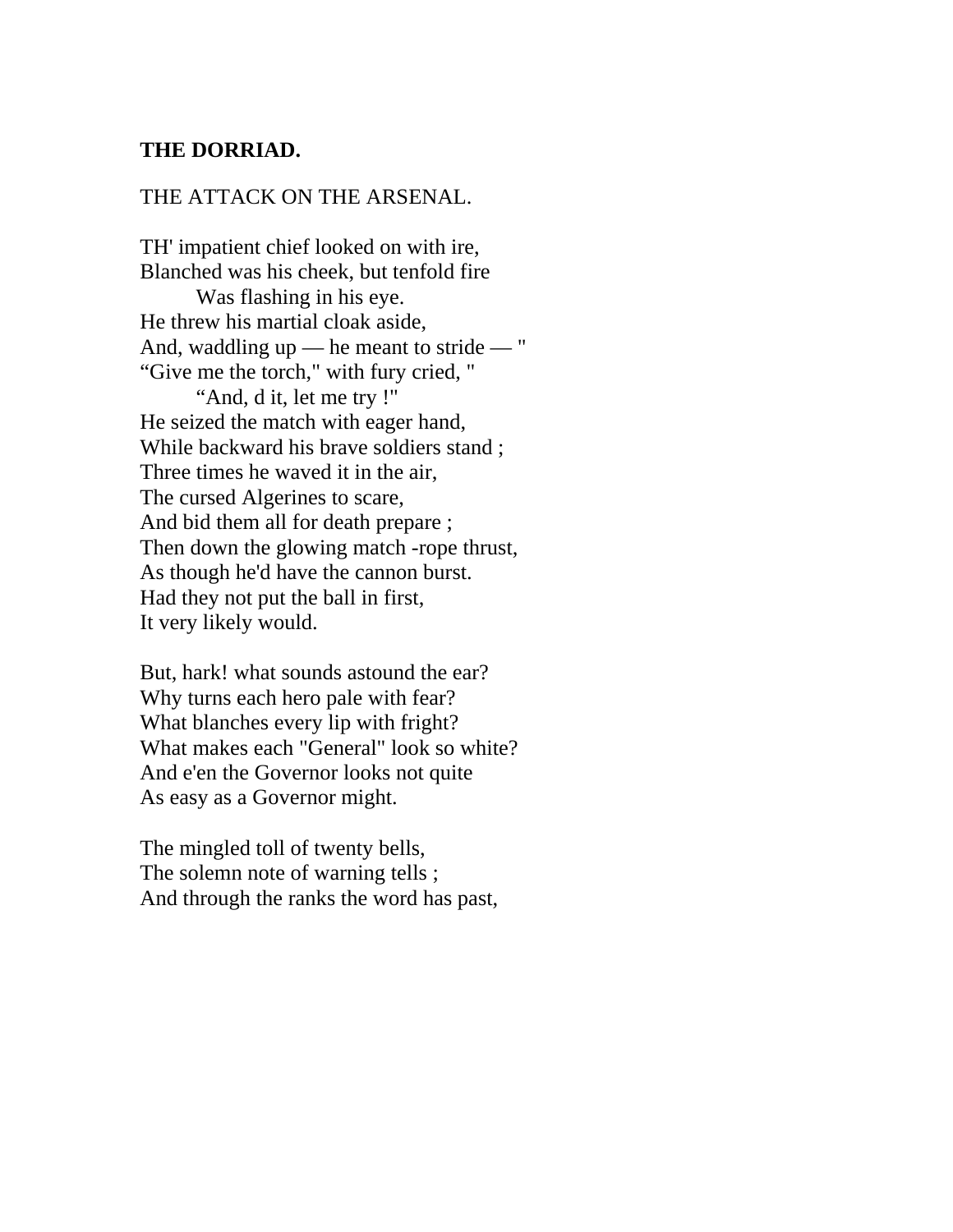"The ALGERINES have come at last! They're turning out in every street, Their tyrant swords we soon shall meet. Already in the torches' glare, Their bayonets gleam in MARKET SQUARE. WEYBOSSET trembles 'neath their tread, Thro' WESTMINSTER their ranks are spread ; And all SOUTH MAIN and BENEFIT, With spears and flashing swords are lit. The INFANTRY are on the route, The NATIONAL CADETS are out, And those all -fired MARINES, about Two hundred men, all tall and stout. Nor PROVIDENCE alone is stirred — Far down the BAY the news is heard. GREENWICH hath sounded the alarms ; NEWPORT and BRISTOL are in arms. The KENTISH GUARDS, that know not fear, And half of WARREN'S half way here. From PAPOOSE -SQUAW the platoons pour, From NOOSENECK HILL, from SAUKET'S SHORE,

 From MONTHAUP'S grassy side. And if we linger here till light, From ALUM POND to KINGSTON HEIGHT, Will pour one living tide. Down LOUISQUISETT'S stony steeps, Where dark MOSHASSUCK slowly creeps, The note of warning peals ; From swift PAWTUXET'S farthest floods,

And next we'll know, all HELBURN WOODS Will be upon our heels."

Enough was said, enough was heard, They needed not another word. Away, like frightened sheep, they ran, And save himself, they cried, who can. Foremost to start, swiftest to run, Was the brave band of BUFFINGTON.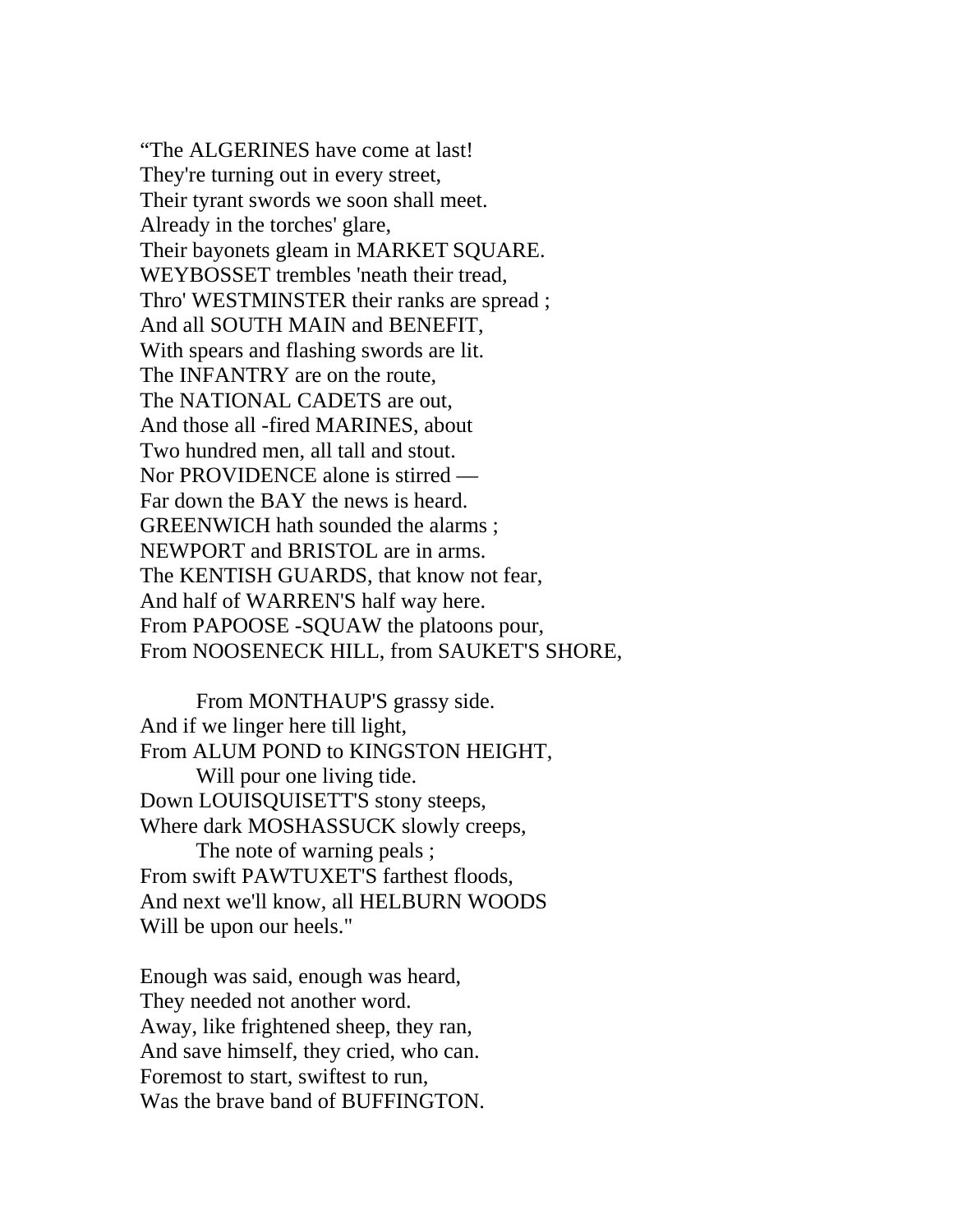Their gallant leader was not there ; Saltpetre he could never bear.

While all was safe, there was not one More fiercely brave than BUFFINGTON. No other Captain talked so loud, No other Captain stepped so proud ; And had you seen him at the head Of his bold volunteers, you'd said That if the State withstood his arms,

At least the hen - roosts stood no chance  $\wedge$ What could the yeomen from their farms, When such a knight took up his lance? But when he heard the firelock click, He suddenly was taken sick ; And when he found with grape they'd loaded, His valor all at once exploded.

As pauses in the upper air The carrier pigeon, just let fly, And circling for a moment there, Starts home with never -erring eye, So DISPEAU paused ; but not in doubt If he should run or he should stay ; But only paused till he found out The quickest and the shortest way. Then, straight as ever pigeon darted, He turned, aud for his home he started, Down the steep hill rolled like a bucket, Nor stopped until he reached Pawtucket. His men had sworn not to desert Their gallant leader, come what might, And when they saw how he " cut dirt," True to their oath, they joined the flight. Like hunted deer they flew O'er Christian Hill, down BROADWAY'S height And ATWEll,'S AVENUE.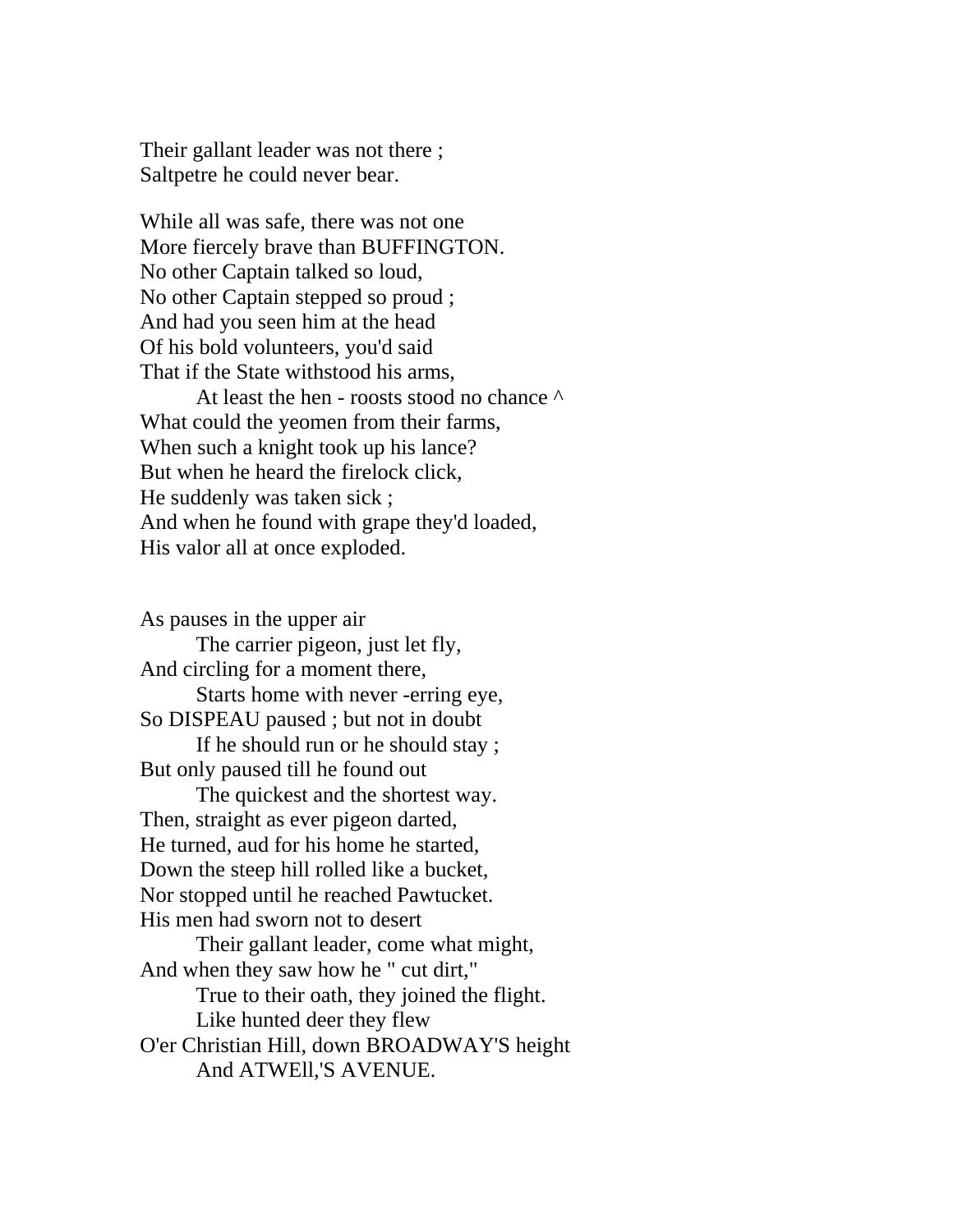If some few chanced to lag behind, The fault was in their legs and wind.

When the "INVINCIBLES" turned tail, The other corps began to quail, . And looked which way to fly.

The " HARMONIOUS REPTILRS " turned about, The " PASCOAG RIPGUTS " joined the rout, With Glocester's chosen chivalry. Up looked the "JOHNSTON SAVAGES," ( For they had thrown upon the ground Their carcasses at the first sound Of "fire," and shut up both their eyes.) Some on all fours and some upright,

They joined in the disastrous flight.

Of all the leaders who went forth To court the dangers of that night, CARTER alone and HORACE PEARCB Remained until the morning light. But where, you'll ask, was PARMHNTER ? And where was BURRINGTON? From honor's post did BAILEY stir ? Did JOHN S. HARRIS run? Where was the eloquent JOHN A. ? Where was the mighty DUTEE J. ? And say, did LEVI run away ?

Vain questions ! seek not, Algerine,

 The motives of such men to scan. Know that great patriots seldom mean To share the dangers that they plan. Enough for them to point the way And leave the rest to meaner clay. These men, in the beginning, saw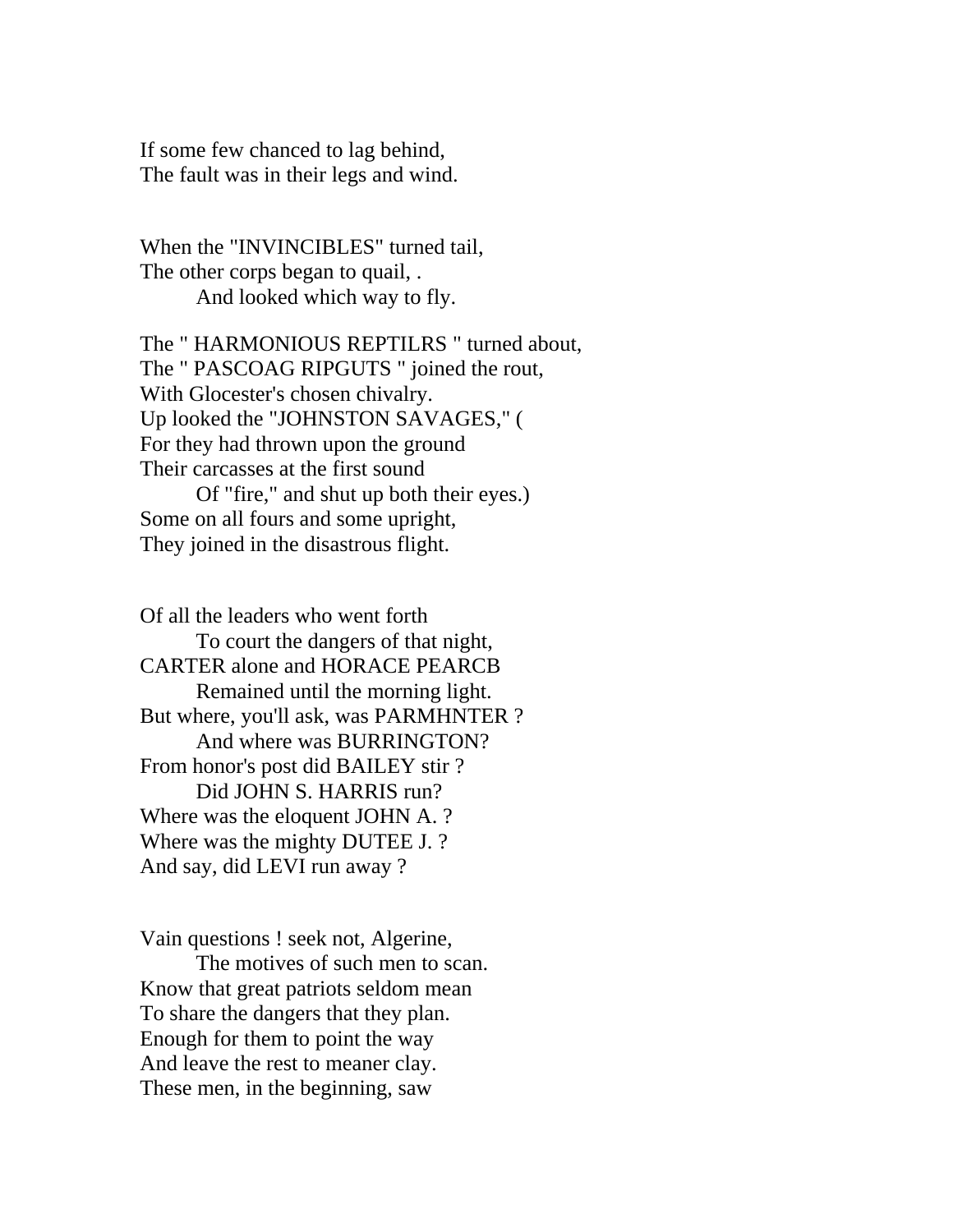They were for council, not for war. They kept within their proper sphere, And never went to danger near

 Enough to run away. Too well they loved the people dear, Not to regard their servants' fate. They saved themselves to save the State,

 And kept out of the fray. Yet doubt not that they were as bold, As those whose warlike deeds I've told, And had they been as frightened, would Have run as fast as they.

Far from this scene of fearful strife, The DOCTOR passed his quiet life. For though the Algerines he spurned, For though with patriot fire he burned, And in the battle, to be won, He longed to take the foremost part, Yet ill. he knew, the healing art Could spare her favorite son. Around his brow the laurel green Was tainted by no battle breath, He never harmed an Algerine, Unless he physicked him to death. Peaceful the triumphs of his name, And beer and hot drops all his fame !

Anxious the DOCTOR spent that night, And anxious spent the day, For well he knew the hour of fight Had come and passed away. But if the "people" in their might, Had risen from the fray, Or scattered, in inglorious flight, They crushed and broken lay, He knew not, and his manly heart Longed in their fate to bear a part,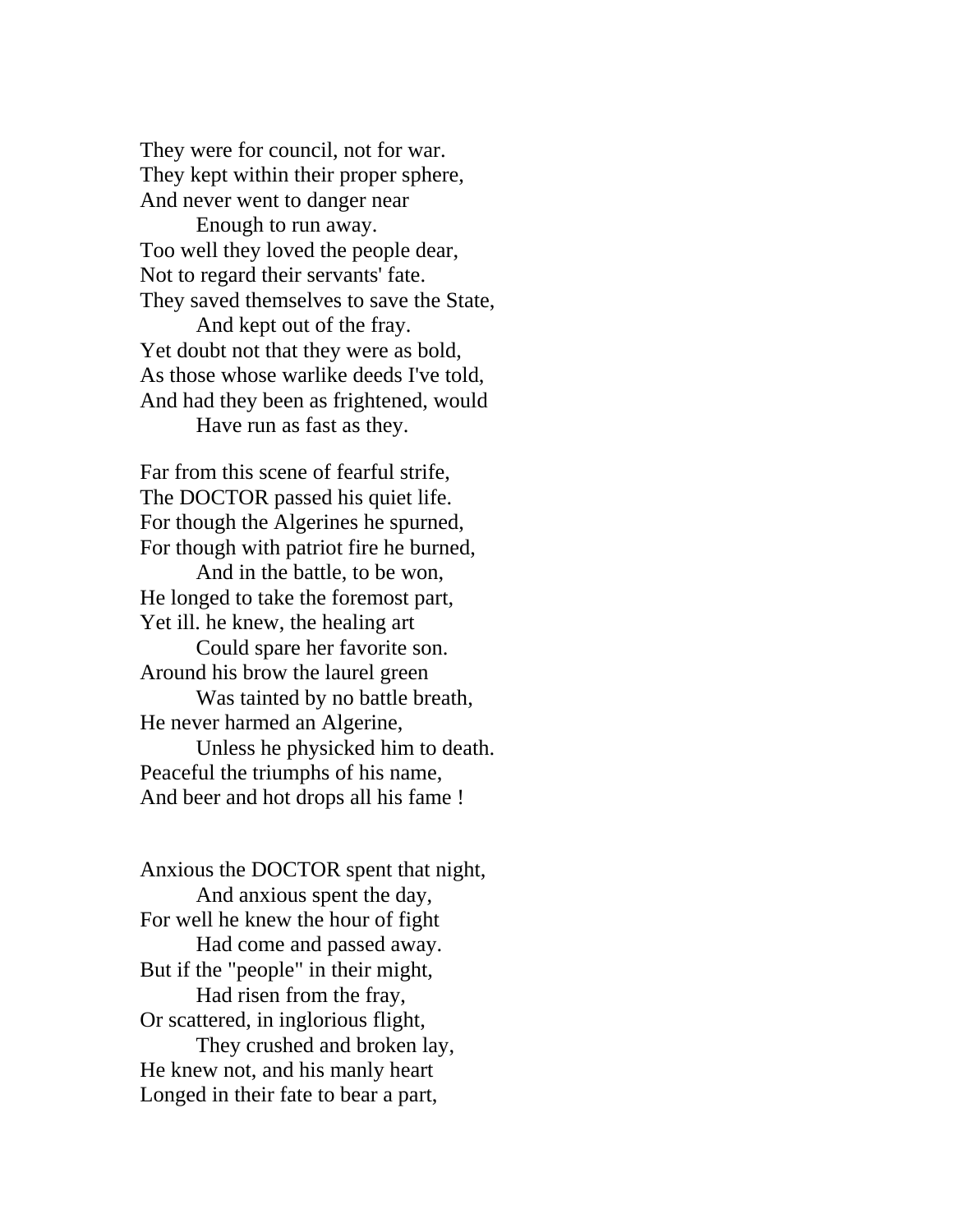Whatever it might be, Whether their triumph he should sing, Or their defeat bewail. While thus he stood, a man rushed in, Fresh from the battle's dust and din, " "News from the ' people's ' cause I bring, This paper tells the tale." A light on JOHN A.'s visage sped ; He snatched the paper, but he read Defeat instead of victory. Trembling with fear, despair and rage, He shook aloft the damp NEW AGE, And shouted Sover/wnity. Run, DISPEAU, run; down, GOVERNOR, down, Were the last words of DOCTOR BROWN,

## THE CHEPACHET CAMPAIGN.

HERE'S gathering on Rhode Island's shore;

 There's mustering on each hill ; From every plain her yeomen pour; Spears every valley fill. The people, rousing in theif might, Are armed for vengeance and for fight ; And woe unto the Algerine, Whose luckless neck may stand between The people and their right.

On Diamond Hill the beacon -light Is blazing fierce and high ; The answering flame on Acote's height Is flashing to the sky. O'er Chepi- Chuck the banners flout And rings the warning cry ; And hark! the signal -gun speaks out From Holmes's Brewery. From Chipinoxet Point they throng,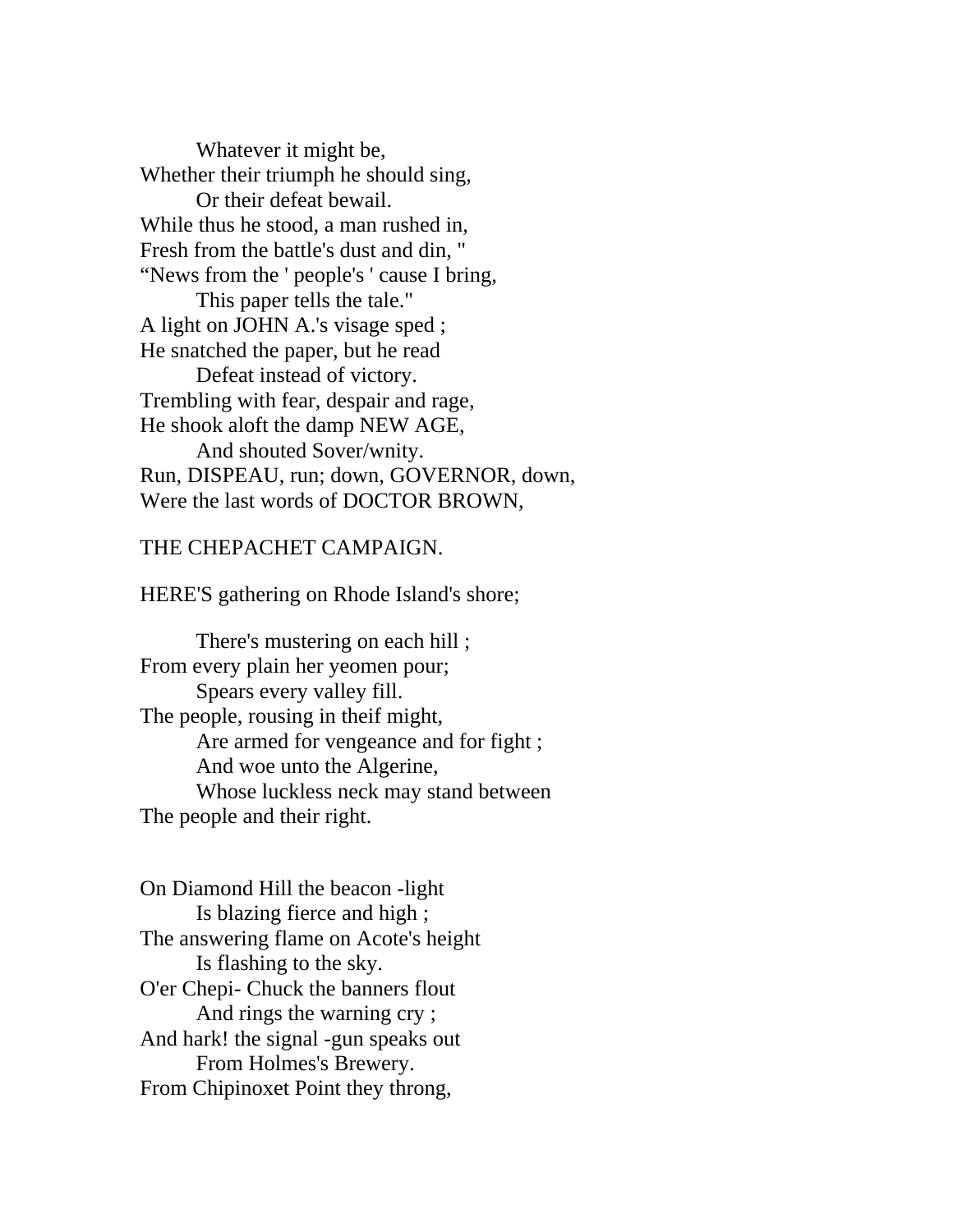From Quidnick Pond they pour along, From Petaquamscut's stream; From fair Woonasquatucket's banks; From Devil's Foot, the patriot ranks With swords and bayonets gleam.

In Baker's Hollow, see, they meet, — They're thronging fast in Federal street, And Shingle Bridge and Scrabbletown, Beneath their weight are breaking down.

From Yawgoo Pond, from Rice's Mill, From Mishnick Swamp, from Shannock Hill, From Nipmuck's quarried height, From broad Quidneset's plain they start, All swift of limb, and true of heart, All eager for the fight.

And from those regions dark and hilly, In Glocester and " Burrillvilly," Where old romance her charms hath thrown, And wonder claims the land her own ; Where savage tribes are said to roam, And savage beasts still keep their home ; Where, startling up from rock and glen,

 Fierce cannibals their faces show, And " Anthropphagi, and men Whose heads beneath their shoulders grow."

For now the martial Governor Dorr Hath buckled on that sword for war, And swears he is determined for

 The Algerines to rout. With him D'Wolf and Potter stand, And Charley Newell draws his band, And General Sprague so stout.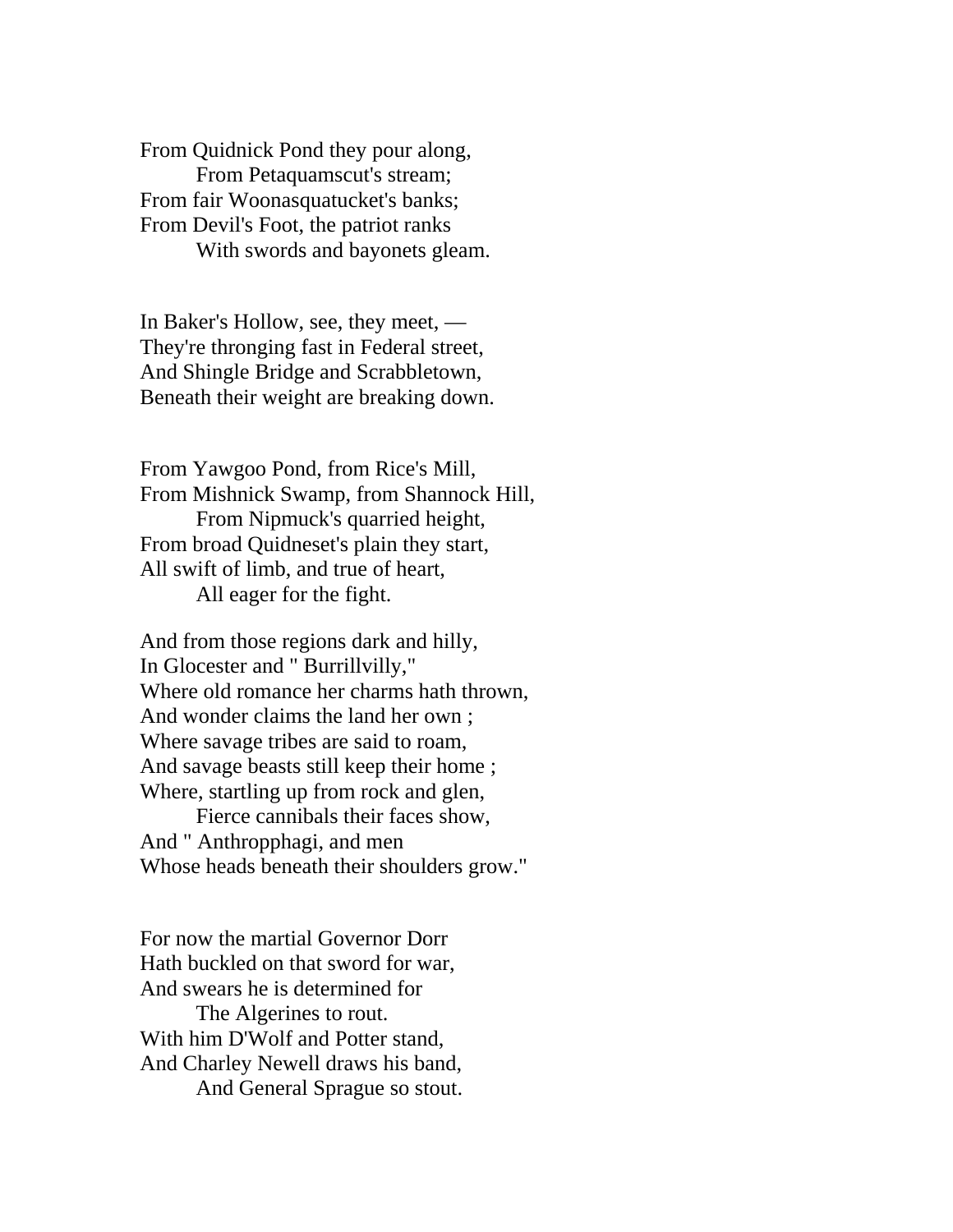Brave Elder Bullet takes the field, And many a heart untaught to yield, Beats eager for the fray ; — His war -steed Sheldon mounts upon, / The "tricksy Ariel" urges on, And Slocum points the way.

Foremost in courage and in skill, With laurels won on Federal Hill, The Woonsocket Light Infantry Press on for Dorr and victory. Each soldier true, to fear a stranger, Or "fearing nothing except danger."

But not alone on native ranks Did freedom's sacred cause recline; The cry of "Beauty and the Banks," Aroused the patriots o'er the line; Connecticut her heroes sent; New York her fiercest warriors lent ; With eloquence the Five Points rung;

The Pewter Mug delighted hung On Slamm's appeals, on Hopkins' tongue.

Mike Walsh, with twenty Spartans true, To Governor Dorr's assistance flew, And patriotic gifts were made, The cause of freedom's hope to aid. What Allen gave, beyond my reach is; But Vanderpool gave — several speeches! Two virtues, in old Sparta's code, With most conspicuous lustre glowed, Courage in war, thieving in peace, Such were the glories of old Greece. If Michael's Spartans did not quite Their Grecian namesakes match in fight,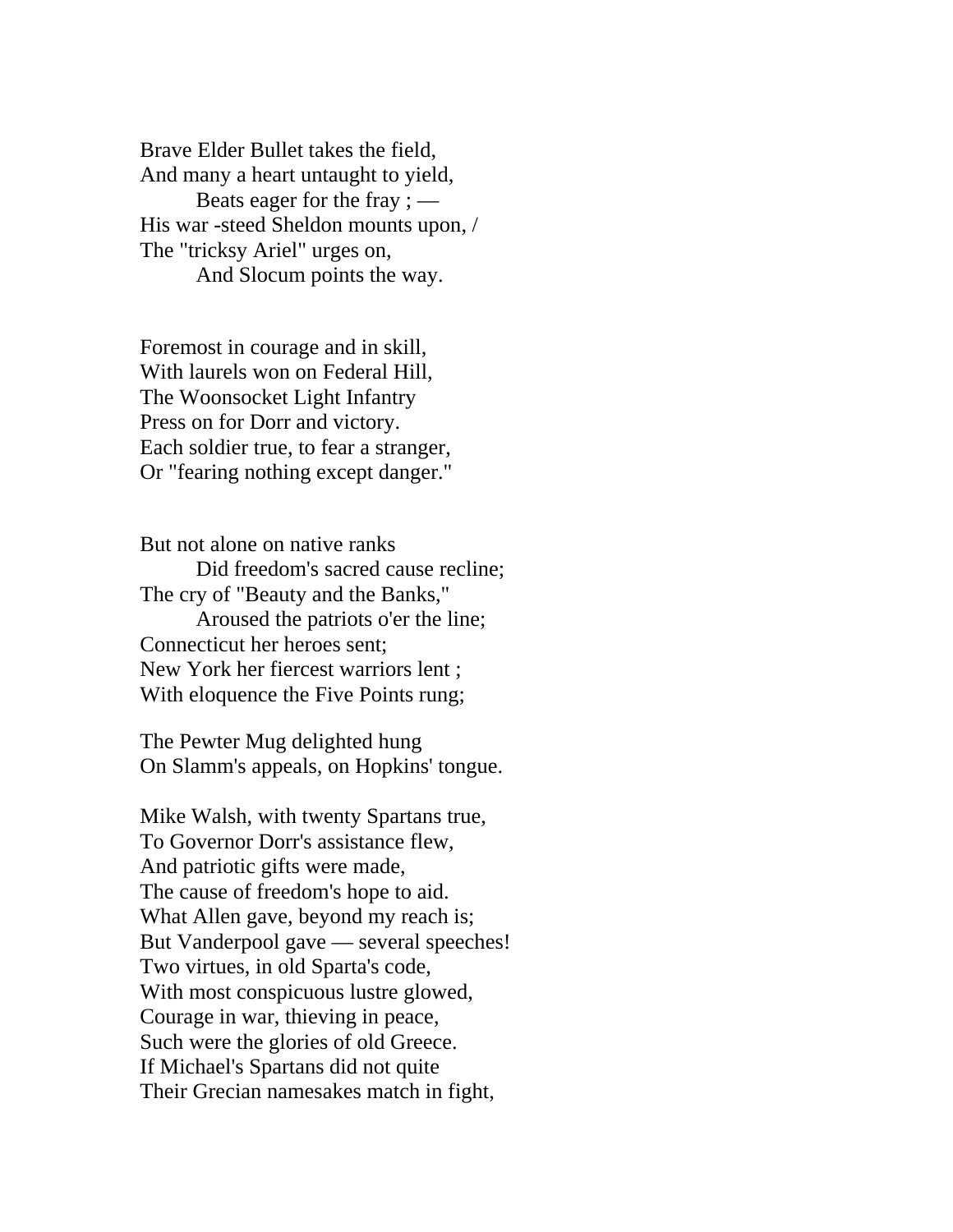In courage, and in lofty feeling, They more than made it up in stealing. And well thy barn -yards, Foster, and Full well thy hen-roosts, Glos'ter, know The prowess of the Spartan Band, The weight, the force of Michael's blow.

Cleveland, Connecticut's great chief, Promised assistance and relief ; And Morton pledged his name, Should Heaven and clams give him the power, The suffrage folks might, in that hour,

Old Massachusetts claim.

And Hubbard, mightiest of the host, New Hampshire's Solon and her boast, By his great ancestress had sworn — (That Old Mother Hubbard, Who went to the cupboard To get her poor dog a bone,) The suffrage banner should be borne, His granite hills upon.

Ne'er men so true in cause so good, As those on Acote's height, that stood

 Burning with patriot rage. Ill would it suit my humble verse, Their many virtues to rehearse. Rather to Charlestown's records go, Rather let Moyamensing show,

 And Auburn's glowing page, Rather let Blackwell's Island tell The story that it knows full well, How budded 'neath its tender care, The flowers that cast their fruitage there.

The Governor saw with conscious pride, The men who gathered at his side ; That bloody sword aloft he drew,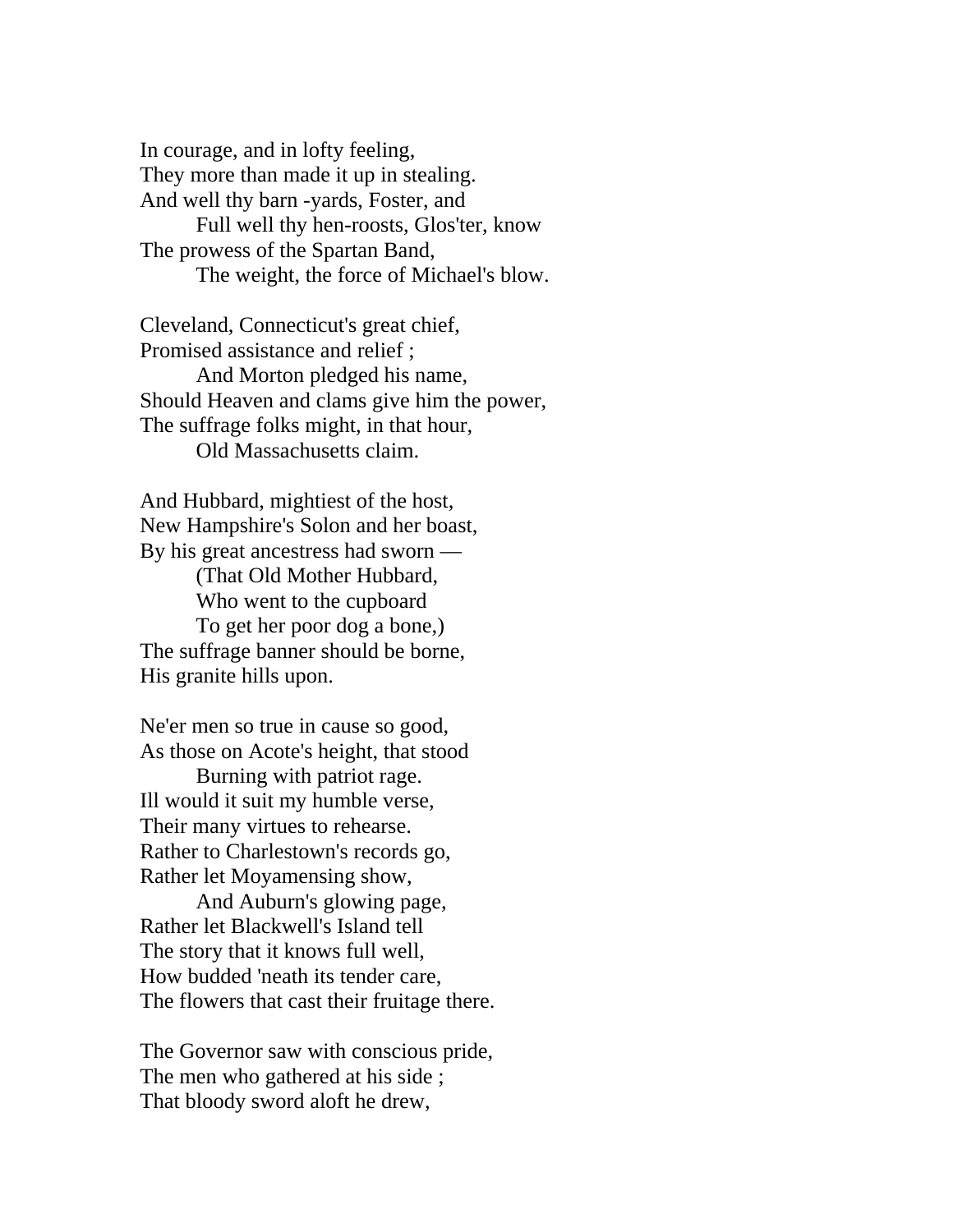And " list my trusty men," he cried — '! "Here do I swear to stand by you, As long as Sows life's crimson tide; — Nor will I ever yield, until I leave my bones upon this hill."

His men received the gallant boast With shouts that shook the rocks around. But hark, a voice ! old Acote's ghost Calls out, in anger, from the ground, " "If here your bones you mean to lay, Then d-- n it, I'll take mine away."

Not mine to sing that dreadful night, When, scattered in disastrous flight,

 The patriot forces left the height; Not mine to sing that dreadful day, When all the " people " ran away, And left the Algeriues full sway,

 To plunder as they might ; Nor mine, to sing in mournful tunes, That "cooking stove," " them silver spoons," Sad trophies of the fight.

Some future poet yet shall stand,

 And high the vengeful strain shall lift; Shall sing the horrors of that band, Which, seized with sacrilegious hand, "

 Them lasting garters," Rispy Tift. Tremble, ye Algerines : the hour Is hastening, when, with sovereign power, The people shall their rights demand, And rise in vengeance through the land.

 Morton, with twice ten thousand men For Governor Dorr, shall cross the line ;

 Dispeau's broad banner shall again O'er serried ranks of thousands shine ; The exiles shall their footsteps turn Where freedom's hopes forever burn.